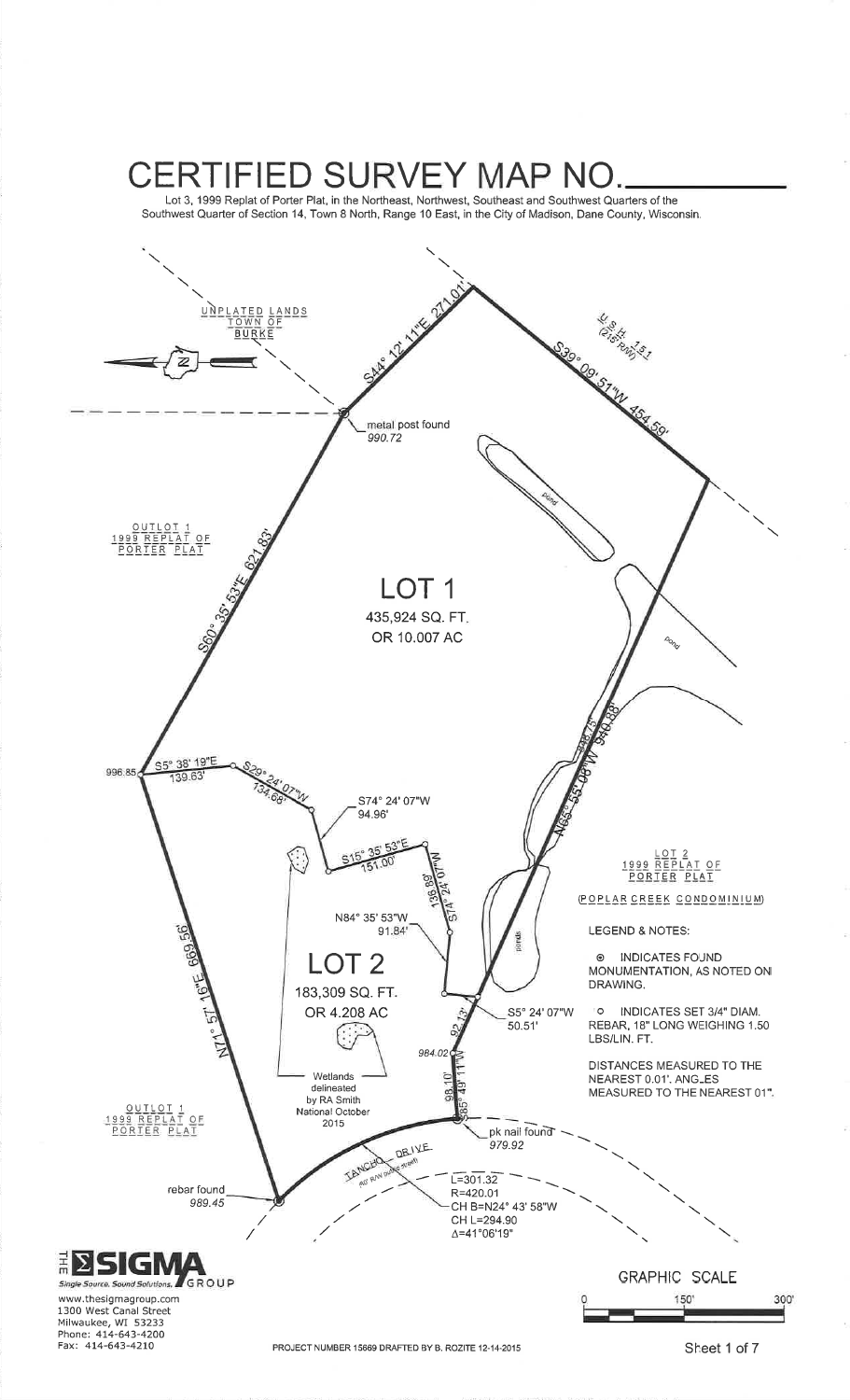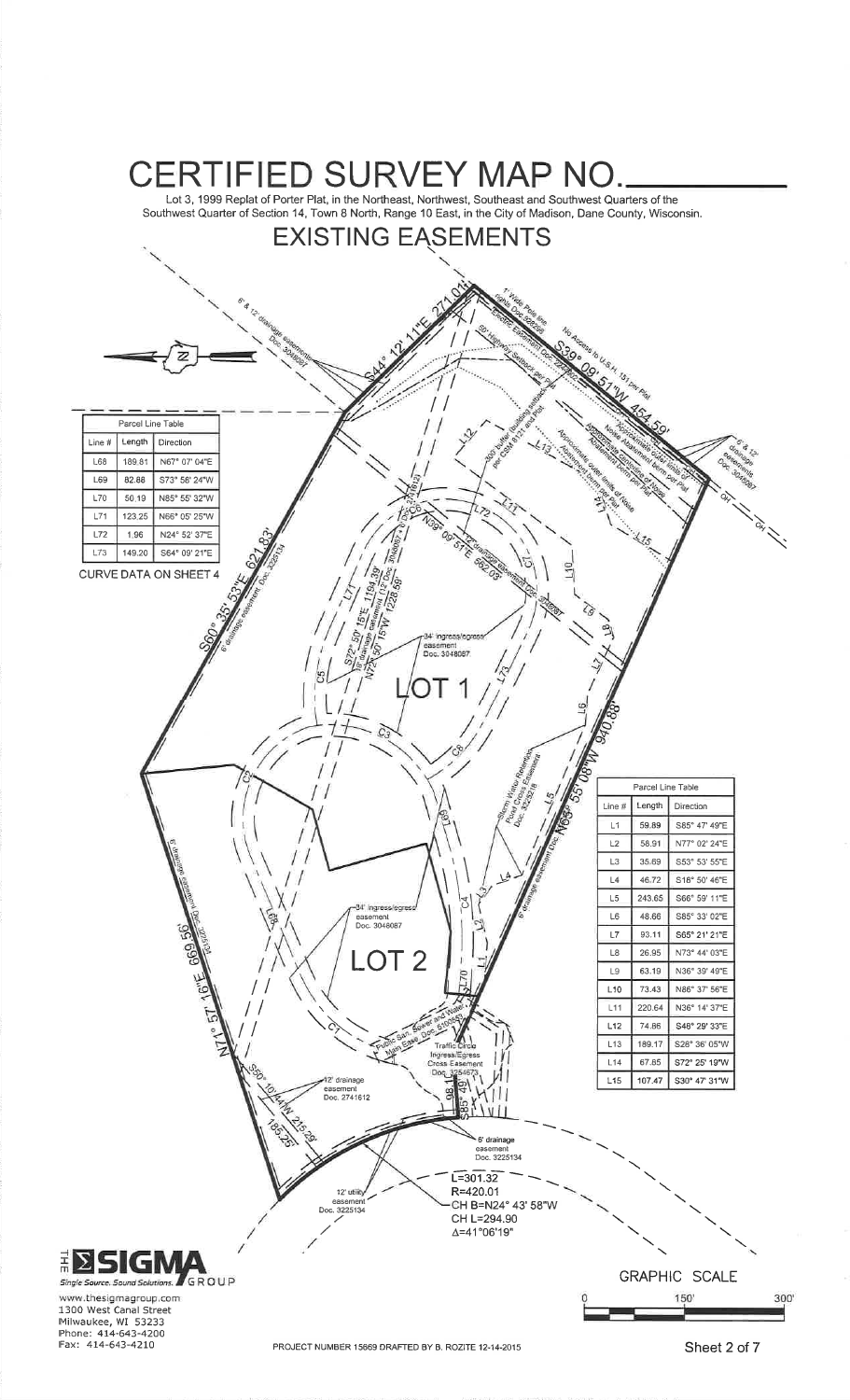Lot 3, 1999 Replat of Porter Plat, in the Northeast, Northwest, Southeast and Southwest Quarters of theSouthwest Quarter of Section 14, Town 8 North, Range 10 East, in the City of Madison, Dane County, Wisconsin

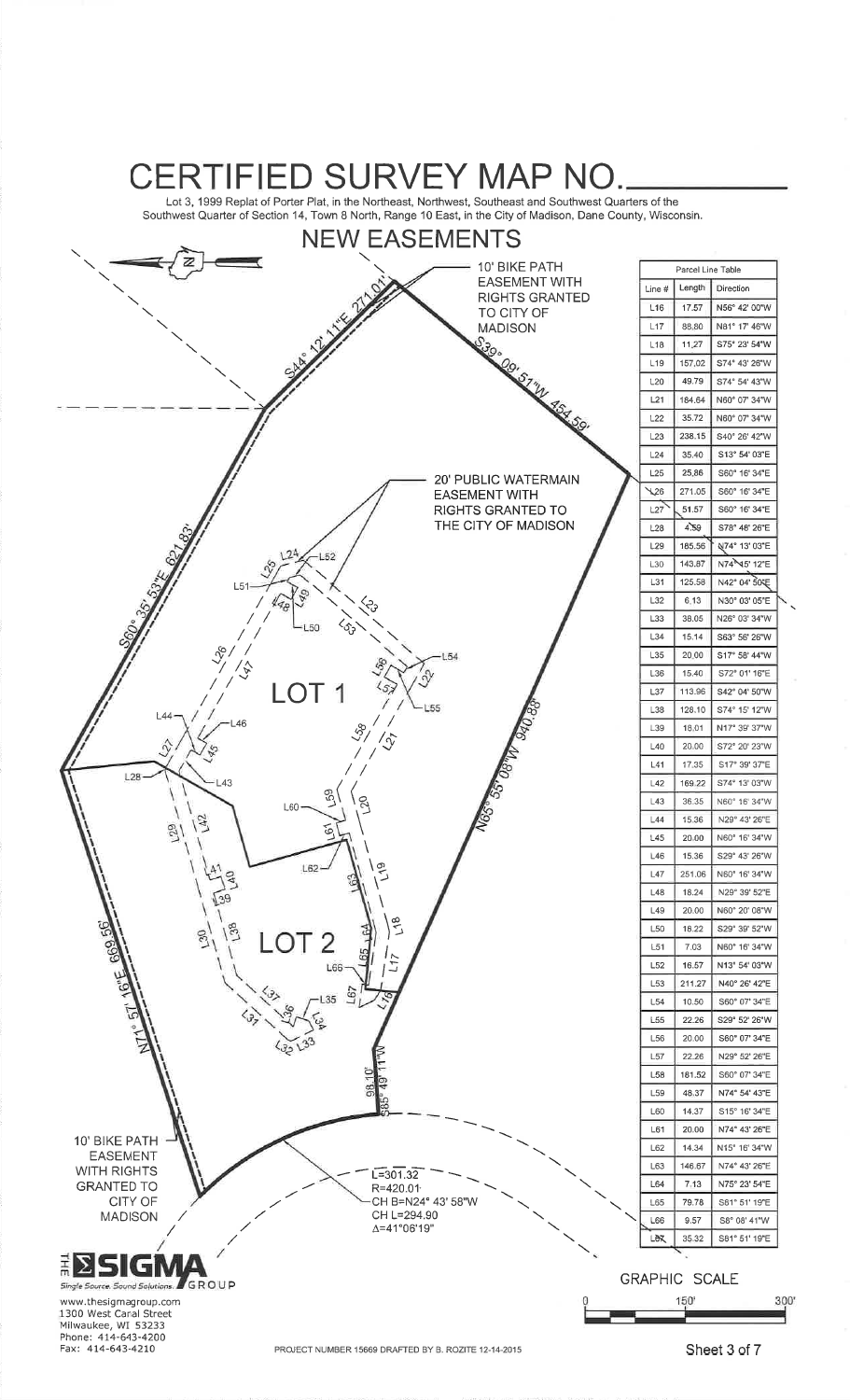Lot 3, 1999 Replat of Porter Plat, in the Northeast, Northwest, Southeast and Southwest Quarters of theSouthwest Quarter of Section 14, Town 8 North, Range 10 East, in the City of Madison, Dane County, Wisconsin

SURVEYOR'S CERTIFICATE:

#### STATE OF WISCONSIN)

)SSMILWAUKEE COUNTY)

I, BAIBA M. ROZITE, PROFESSIONAL LAND SURVEYOR, DO HEREBY CERTIFY:

THAT I HAVE SURVEYED, DIVIDED, MAPPED AND DEDICATED Lot 3, 1999 Replat of Porter Plat, in the Northeast, Northwest, Southeast and Southwest Quarters of the Southwest Quarter of Section 14, Town 8 North, Range 10 East, in the Cityof Madison, Dane County, Wisconsin.

SAID PARCEL CONTAINS 619,233 SQUARE FEET OR 12.2156 ACRES OF LAND, MORE OR LESS.

THAT I HAVE MADE THE SURVEY, LAND DIVISION, AND MAP BY THE DIRECTION OF THE OWNERS OF SAID LAND.

THAT THE MAP IS A CORRECT REPRESENTATION OF ALL THE EXTERIOR BOUNDARIES OF THE LAND SURVEYEDAND THE LAND DIVISION THEREOF MADE.

THAT I HAVE FULLY COMPLIED WITH CHAPTER 236.34 OF THE WISCONSIN STATUTES AND THE CITY OF MADISONCODE OF ORDINANCES IN SURVEYING, DIVIDING AND MAPPING THE SAME.

BAIBA M. ROZITE 5-2351

 $\mathsf{DATE}$ 

| Curve Table    |        |        |           |                 |              |
|----------------|--------|--------|-----------|-----------------|--------------|
| Curve #        | Length | Radius | Delta     | Chord Direction | Chord Length |
| C <sub>1</sub> | 188.23 | 200.00 | 53°55'27" | N40° 09' 23"E   | 181.36       |
| C <sub>2</sub> | 238.58 | 144.91 | 94°19'41" | S65° 43' 57"E   | 212.53       |
| C <sub>3</sub> | 227.80 | 169.83 | 76°51'00" | S27° 15' 34"W   | 211.10       |
| C4             | 175.42 | 500.01 | 20°06'04" | S84° 01' 26"W   | 174.52       |
| C <sub>5</sub> | 150.06 | 256.94 | 33°27'47" | N82° 49' 18"W   | 147.94       |
| C6             | 215.92 | 136.00 | 90°58'02" | N20° 36' 24"W   | 193.95       |
| C7             | 215.92 | 136.00 | 90°58'02" | N70° 21' 38"E   | 193.95       |
| C <sub>8</sub> | 127.02 | 202.00 | 36°01'44" | S46° 08' 31"E   | 124.94       |



www,thesigmagroup.com 1300 West Canal StreetMilwaukee, WI 53233<br>Phone: 414-643-4200<br><sup>F</sup>ax: 414-643-4210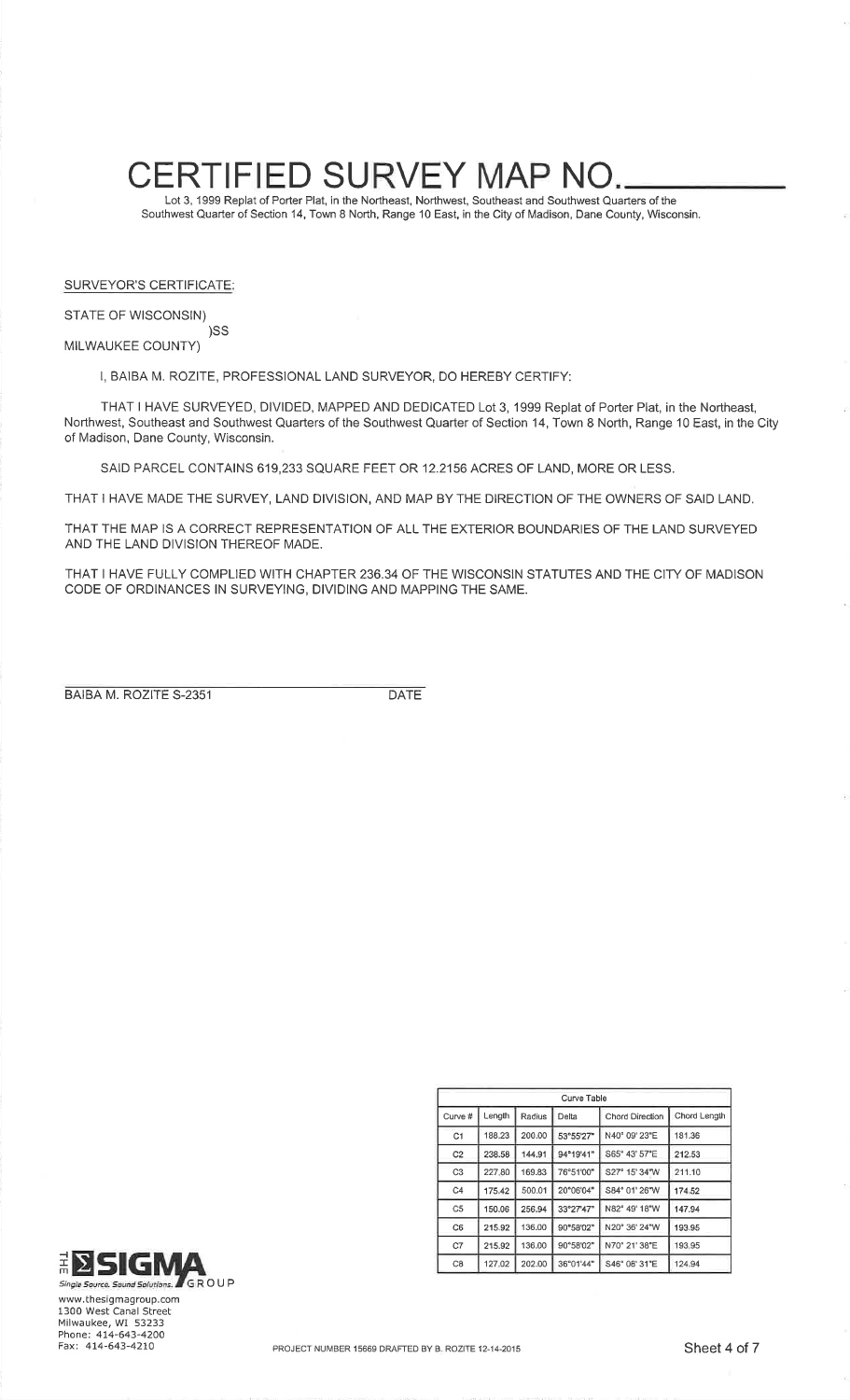Lot 3, 1999 Replat of Porter Plat, in the Northeast, Northwest, Southeast and Southwest Quarters of the Southwest Quarter of Section 14, Iown 8 North, Range 10 East, ¡n the City of Madison, Dane County, Wisconsin.

#### OWNER'S CERTIFICATE

WISCONSIN APARTMENTS III, LLC, A WISCONSIN LIMITED LIABILITY COMPANY DULY ORGANIZED AND EXISTING UNDER AND BY VIRTUE OF THE LAWS OF THE STATE OF WISCONSIN, AS OWNER, CERTIFIES THAT SAID LIMITEDLIABILITY COMPANY CAUSED THE LAND DESCRIBED ON THIS MAP TO BE SURVEYED, DIVIDED, MAPPED AND DEDICATED AS REPRESENTED ON THIS MAP IN ACCORDANCE WITH THE REQUIREMENTS OF S.236.34, WIS.STATUTES.

IN WITNESS WHEREOF, WISCONSIN APARTMENTS III, LLC, A WISCONSIN LIMITED LIABILIry COMPANY, HAS CAUSEDTHESE PRESENTS TO BE SIGNED BY AN AUTHORIZED REPRESENTATIVE,

THIS DAY OF<sup>20</sup>

WISCONSIN APARTMENTS III, LLC, A WISCONSIN LIMITED LIABILITY COMPANY,BY: ITS MANAGER,

> MANAGER BY:

STATE OF $\overline{\text{)SS}}$ COUNTY OF

PERSONALLY CAME BEFORE ME THIS DAY OF 20- , ME KNOWN TO BE THE PERSON WHO EXECUTED THE FOREGOING INSTRUMENT, AND TO ME KNOWN TO BE A MANAGER OF WISCONSIN APARTMENTS III, LLC , AND ACKNOWLEDGED THAT HE EXECUTED THE FOREGOINGINSTRUMENT AS OFFICER OF SAID COMPANY.

NOTARY PUBLIC, STATE OF

MY COMMISSION EXPIRES ON



www.thesigmagroup.com 1300 West Canal Street Milwaukee, WI 53233<sup>2</sup>hone: 414-643-4200<br><sup>F</sup>ax: 414-643-4210

TO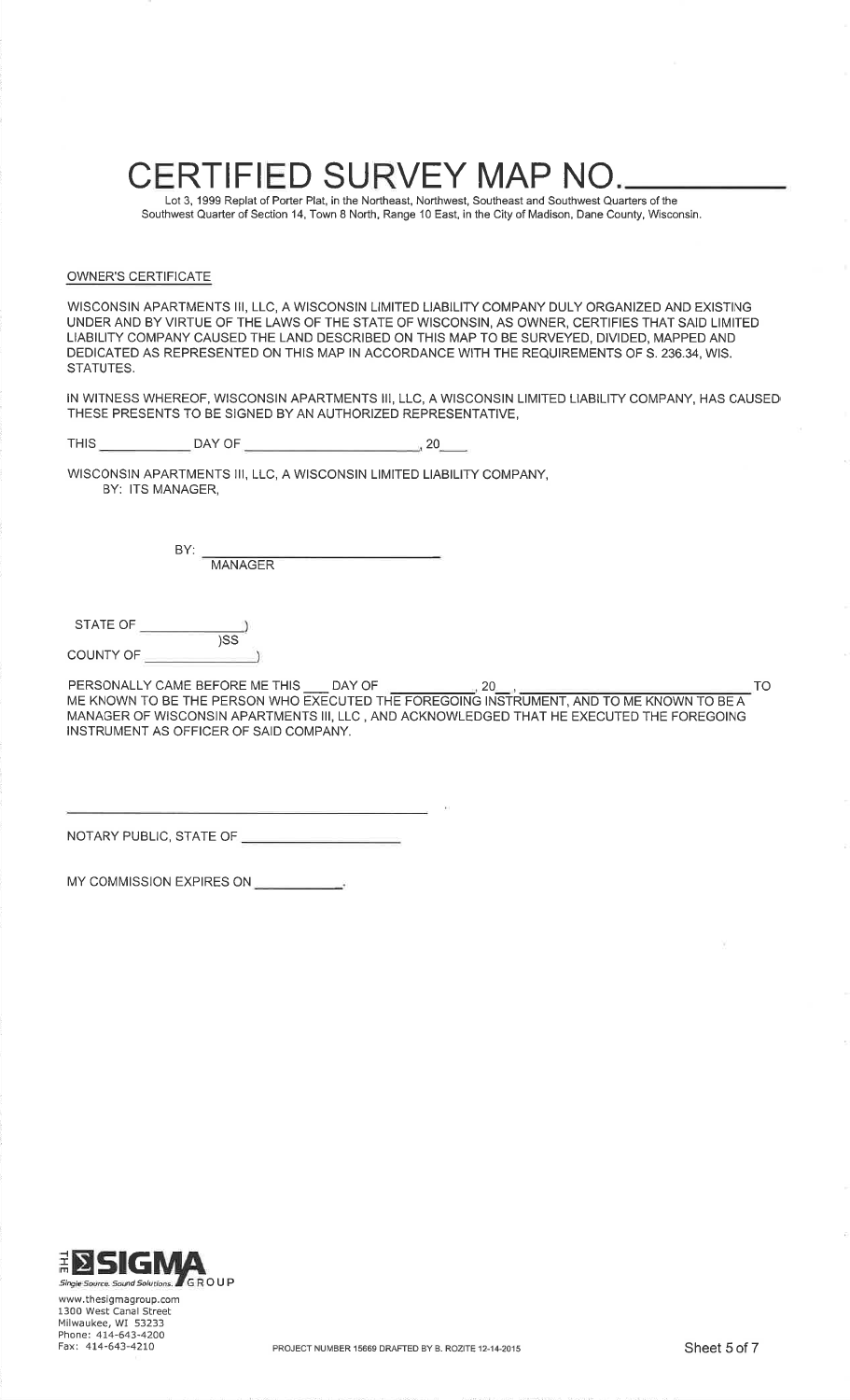Lot 3, 1999 Replat of Porter Plat, in the Northeast, Northwest, Southeast and Southwest Quarters of theSouthwest Quarter of Section 14, Town 8 North, Range 10 East, in the City of Madison, Dane County, Wisconsin

### NOTES

- 1Drawing is based on field survey completed by B. Rozite & D. Cheverie on September 21 & 29, 2015.
- 2 Bearings based on the 1999 Replat of Porter Plat with the Northerly line of Lot 3 of said plat bearingS71°57'16" W.
- 3. Vertical datum for the project survey is NAVD 88. Benchmark for the project survey is 1 $\frac{1}{4}$ " rebar in monument box at the SW corner of Section 14-8-10, with an elevation of 950.41, per City ofMadison Monument Record lndex No. 810087.
- Arrows indicate the direction of surface drainage swale at individual property lines. Said drainage swale shall be graded with the construction of each principal structure and maintained by the lotowner unless modified with the approval of the city engineer.4.
- All Lots within this map are subject to a non-exclusive easement for drainage purposes and shallbe a minimum of six (6) feet in width measured from the property line to the interior of each lot,except that the easement shall be Twelve (12) feet in width on the perimeter of the plat. The easements shall not be required on property lines shared with greenways or public streets.5
- No improvements or structures are allowed between the right-of-way and the setback line. lmprovements include but are not limited to signs, parking lots, parallel driveways, wells, septic systems, drainage facilities, etc., it being expressly intended that this restriction shall constitute a restriction for the benefit of the public according to Section 236.293, Wisconsin Statutes and shallbe enforceable by the Department of Transportation. Contact the Wisconsin Department ofTransportation District Office for more information.6.
- 7Lots 1 and 2 shall comply with Madison General Ordinance Section 1 6.23(3)(d) - Highway Noise Land Use Provisions.
- B. The Noise Abatement Berm shall not be modified in any way without the approval of City Planning



www,thesigmagroup.com 1300 West Canal Street Milwaukee, WI 53233<sup>p</sup>hone: 414-643-4200<br><sup>F</sup>ax: 414-643-4210